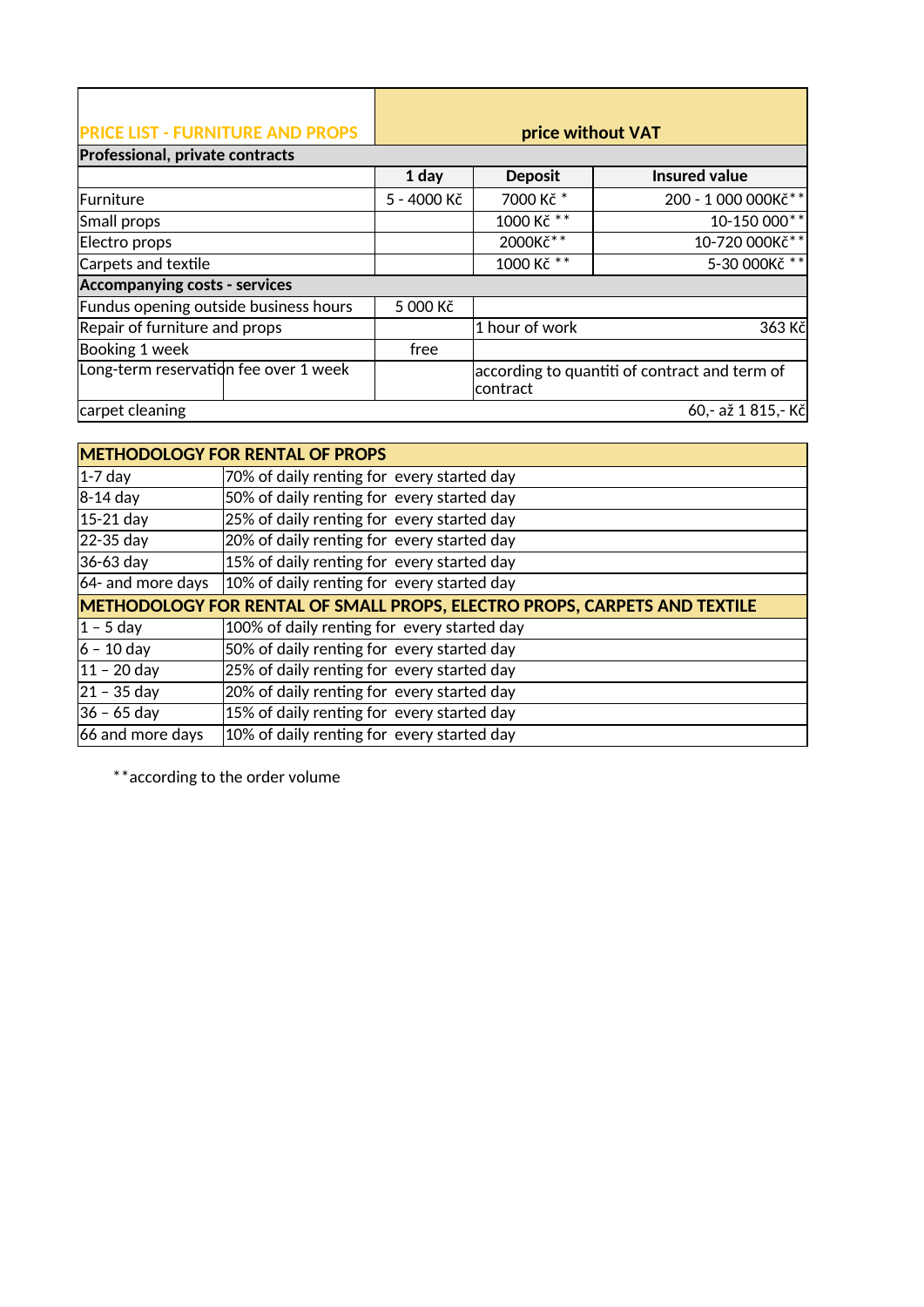## **PRICE LIST OF ITEMS**

| <b>FURNITURE:</b>              |                 | <b>SMALL PROPS:</b>             |              |
|--------------------------------|-----------------|---------------------------------|--------------|
| <b>Unspecified</b>             | daily rental    |                                 | daily rental |
| taburet                        | 70 - 300kč      | Porcelain various               | 1-20Kč       |
| chair                          | 150 - 400Kč     | glass - various                 | 1-50Kč       |
| armchair                       | 50 - 400 Kč     | metal - various                 | 1-150Kč      |
| chest                          | 50 - 500 Kč     | Utensils various, porcelain, c  | 2-100Kč      |
| cabinet                        | 150 - 700 Kč    | household various               | 2-150Kč      |
| table                          | 300 - 700 Kč    | kitchen utensils                | 2-200Kč      |
| crable and baby cot            | 150 - 500 Kč    | vases, jars, pots               | 1-200Kč      |
| playpen and cradle             | 100 - 450 Kč    | plaques, statuettes, sculpture  | 1-300Kč      |
|                                |                 |                                 |              |
| stand under flowers            | 100 - 600Kč     | frames, mirrors                 | 1-160Kč      |
| screens                        | 150 - 800 Kč    | clock                           | 1-200Kč      |
| white technique                | 60 - 300 Kč     | handles, locks, keys, traps     | 1-100Kč      |
| fireplace tools and fireplaces | 50 - 1200 Kč    | crosses, church needs           | 1-300Kč      |
| pictures                       | 50 - 4000Kč     | cassettes, cash register, paint | 1-200Kč      |
| mirror                         | 60 - 3000Kč     | office stationery and accesso   | 1-100Kč      |
| tapestry                       | 300 - 500 Kč    | smoking accessories             | 1-200Kč      |
| small tables                   | 80 - 600 Kč     | musical instruments and acce    | 2-200Kč      |
| tailors                        | 150 - 200 Kč    | bogs, handbags                  | 10-200Kč     |
| pelmet                         | 50 - 150 Kč     | sport                           | 10-50Kč      |
| gong metal                     | 600,00 Kč       | medical tools and accessories   | 1-200Kč      |
| small frames                   | 50,00 Kč        | optics, glasses, photo          | 1-240Kč      |
| wall and historical sculptures | 90,00           | bell                            | 2-50Kč       |
| hist. trays                    | 80,00           | books                           | 2-160Kč      |
| marbles                        | 70,00           | globes                          | 4-100Kč      |
| big frames                     | 200,00 Kč       | stuffed animals, capes          | 20-100Kč     |
| antlers                        | 200,00          | skeleton - school aid           | 200,00 Kč    |
| small antlers                  | 60,00           | games                           | 2-200Kč      |
| wooden target                  | 50,00           |                                 |              |
| antlers                        | 20,00           | <b>ELECTROPROSP:</b>            |              |
| small mattresses               | 10,00 Kč        |                                 | daily rental |
| normal mattresses              | 80,00 Kč        | audio and video                 | 2-350Kč      |
| children toys                  | 50 - 300 Kč     | tables lamps                    | 8-240Kč      |
| ironing board                  | 50 - 100 Kč     | wall lamps                      | 25-100Kč     |
| easel                          | 150 - 220Kč     | ceiling light                   | 6-120Kč      |
| metal and wooden music stand   | 150 - 200Kč     | chandelier                      | 10-2400Kč    |
| easel for pictures             | 150 - 300Kč     | floor lamp                      | 50-240Kč     |
| road sign                      | 150 Kč          | auto armament                   | 4kč          |
| <b>GOTHIC</b>                  | daily rental    | electro props                   | 5-250Kč      |
| taburet                        | 100 - 200Kč     | bells                           | 2-50Kč       |
| chair                          | 200 - 400Kč     | circuit breakers and meter      | 2-100Kč      |
|                                | 180-800Kč       | buttons                         |              |
| throne                         |                 |                                 | 3-50Kč       |
| armchair                       | 210 - 600Kč     | kerosene                        | 15-150Kč     |
| chest                          | 400 - 800Kč     |                                 |              |
| skříňka                        | $140 - 1600K$ č | <b>TEXTILE AND CARPETS:</b>     |              |
| cabinet                        | 400 - 1600Kč    |                                 | daily rental |
| bed                            | 1 000,00 Kč     | pennants                        | 10,00 Kč     |
| table                          | 180 - 500Kč     | banners and flags               | 10-50Kč      |
| kneel                          | 40-500Kč        | bedspreads and coatings         | 25-40Kč      |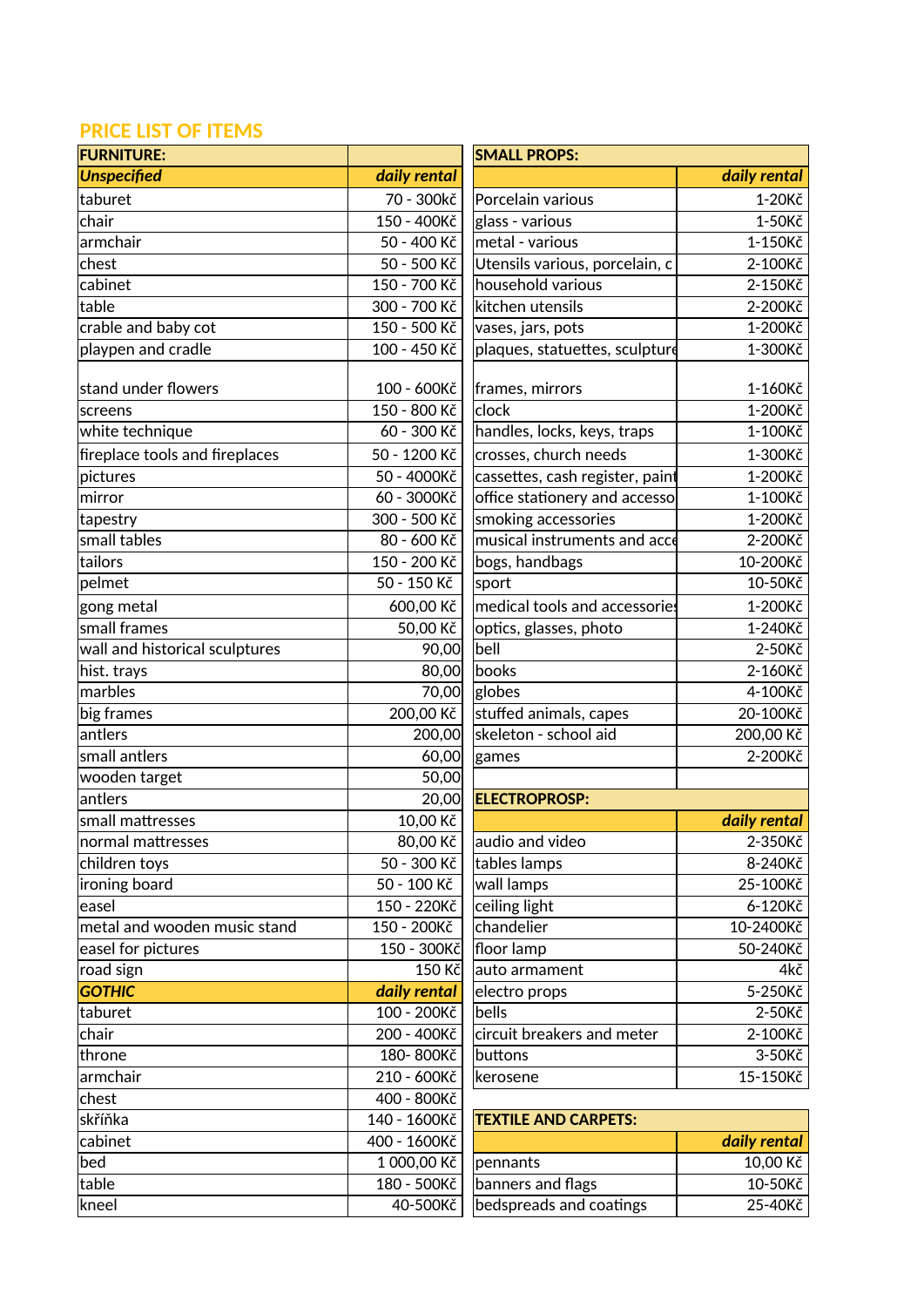| bench                            | 300-1200Kč   | pillows      | 10-15Kč  |
|----------------------------------|--------------|--------------|----------|
| side table                       | 180 - 400Kč  | duvet        | 40,00 Kč |
| coat of  (crest)                 | 100,00 Kč    | sheet        | 10-15Kč  |
| <b>RENAISSANCE</b>               | daily rental | table cloth  | 10-20Kč  |
| Taburet                          | 300 - 400Kč  | towel        | 5-15Kč   |
| chair                            | 250 - 500Kč  | hinge        | 15-25Kč  |
| armchair                         | 300-800Kč    | curtains     | 10-15Kč  |
| bed                              | 400-1600Kč   | curtain call | 40,00 Kč |
| chest                            | 300-1800Kč   | carpets      | 70-250Kč |
| sideboard                        | 500-3000Kč   | cursor       | 30-120Kč |
| table                            | 1100-2000Kč  | doormat      | 10-15Kč  |
| cupboard, buffet, secretary      | 300-1700Kč   | leather, fur | 30-200Kč |
| dining tables                    | 300-2600Kč   |              |          |
| side table                       | 200-700Kč    |              |          |
| shelf                            | 200-500Kč    |              |          |
| clock                            | 600 Kč       |              |          |
| kneel                            | 250-500Kč    |              |          |
| bench                            | 200-1500Kč   |              |          |
| telescope                        | 500,00 Kč    |              |          |
| jewel boxes                      | 150-400Kč    |              |          |
| pillar                           | 500,00 Kč    |              |          |
| candlestick                      | 80-300Kč     |              |          |
| <b>BAROQUE</b>                   | daily rental |              |          |
| taburet                          | 250-400Kč    |              |          |
| chair                            | 300-500Kč    |              |          |
| armchair                         | 400-1400Kč   |              |          |
| sofa                             | 600-1400Kč   |              |          |
| bed                              | 500-800Kč    |              |          |
| chest                            | 200-800Kč    |              |          |
| chest of drawers, dresser, ward. | 300-3300Kč   |              |          |
| table, small tables              | 300-1600Kč   |              |          |
| clock                            | 600-1800Kč   |              |          |
| ROCOCO                           | daily rental |              |          |
| taburet                          | 300-400Kč    |              |          |
| chair                            | 300-600Kč    |              |          |
| armchair                         | 600-1200Kč   |              |          |
| sofa                             | 800-2000Kč   |              |          |
| bed                              | 600-1500Kč   |              |          |
| chest of drawers, dresser, ward. | 400-1700Kč   |              |          |
| table                            | 400-4000Kč   |              |          |
| shelf cabinet                    | 400-500Kč    |              |          |
| pelmet                           | 50,00 Kč     |              |          |
| <b>CLASSICIMS</b>                | daily rental |              |          |
| taburet                          | 100-500Kč    |              |          |
| chair                            | 250-500Kč    |              |          |
| armchair                         | 300-900Kč    |              |          |
| bench and sofa                   | 600-1200Kč   |              |          |
| bed                              | 500-700Kč    |              |          |
| showcase, cupboard               | 500-1200Kč   |              |          |
| table, small tables              | 300-700Kč    |              |          |
| candlestick 270cm                | 500,00 Kč    |              |          |
| candlestick 200cm                | 400,00 Kč    |              |          |

| pillows      | 10-15Kč   |
|--------------|-----------|
| duvet        | 40,00 Kč  |
| sheet        | 10-15Kč   |
| table cloth  | 10-20Kč   |
| towel        | $5-15K$ č |
| hinge        | 15-25Kč   |
| curtains     | 10-15Kč   |
| curtain call | 40,00 Kč  |
| carpets      | 70-250Kč  |
| cursor       | 30-120Kč  |
| doormat      | 10-15Kč   |
| leather, fur | 30-200Kč  |
|              |           |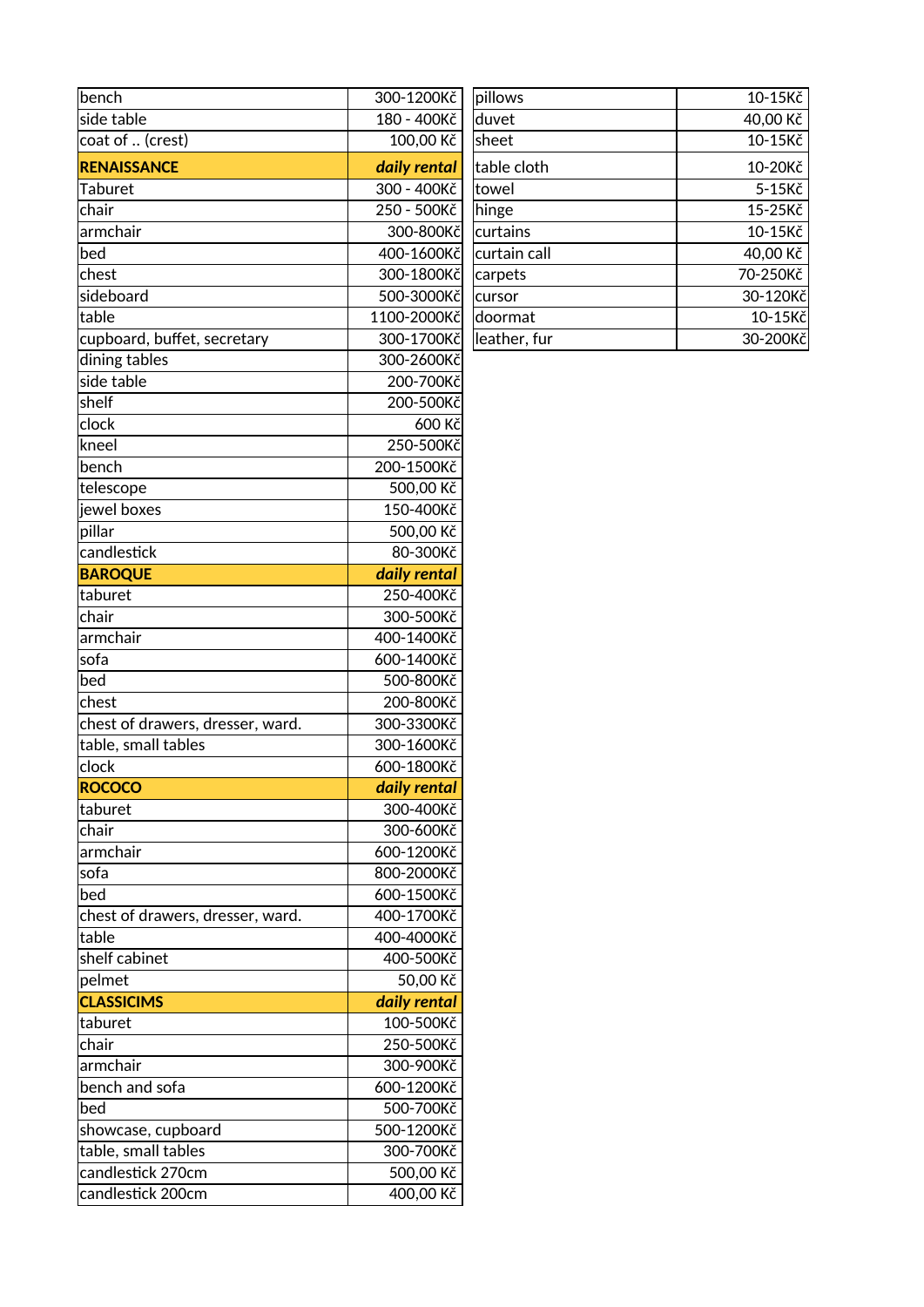| pelmet                           | 100,00 Kč               |
|----------------------------------|-------------------------|
| <b>EMPIRE STYLE</b>              | daily rental            |
| sofa with armchairs              | 1200-2000Kč             |
| chair                            | 300-400Kč               |
| armchair                         | 500-700Kč               |
| sofa, bed                        | 300-1800Kč              |
| showcase, cupboard               | 500-1000Kč              |
| tables                           | 350-1400Kč              |
| small tables                     | 200-600Kč               |
| <b>BIEDERMAIER A ROMANTISM</b>   | daily rental            |
| sofa with armchairs              | 1200-2200Kč             |
| taburet                          | 150-500Kč               |
| chair                            | 100-550Kč               |
| armchair                         | 300-1200Kč              |
| bench and sofa                   | 200-1200Kč              |
| bed                              | 200-600Kč               |
| showcase, cupboard               | 300-1500Kč              |
| cabinet                          | 200-1400Kč              |
| bookcase                         | 500-900Kč               |
| showcase                         | 500-600Kč               |
| table                            | 300-1600Kč              |
| desk                             | 200-1800Kč              |
| side table                       | 200-600Kč               |
| bedside table                    | 100-300Kč               |
| shelf cabinet                    | 300-600Kč               |
| clock                            | 600,00 Kč               |
|                                  |                         |
| <b>SECESE, CUBISM AND ORIENT</b> | daily rental            |
| sofa with armchairs              | 1200-1400Kč             |
| sofa                             | 400-1200Kč              |
| armchair                         | 300-900Kč               |
| chair                            | 200-700Kč               |
| bed                              | 200,00 Kč               |
| taburet                          | 200-600Kč               |
| dining tables                    | 200-1500Kč              |
| desk                             | 800-1800Kč              |
| side table                       | 300-800Kč               |
| bedside table                    | 100-300Kč               |
| dressing table                   | 400-1000Kč              |
| mirror                           | 500-2000Kč              |
| showcase, cupboard               | 400-3000Kč              |
| cabinet                          | 200-1000Kč              |
| showcase                         | 550,00 Kč               |
| clock                            | 300-600Kč               |
| shelf cabinet                    | 250-300Kč               |
| <b>CONTEMPORANEITY</b>           | daily rental            |
| sofa with armchairs              | 1200-1400Kč             |
| sofa                             | 120-1000Kč              |
| armchair                         | 100-700Kč               |
| chair                            | 80-400Kč                |
| bed                              | 150-800Kč               |
| taburet<br>dining tables         | 100-250Kč<br>100-1500Kč |